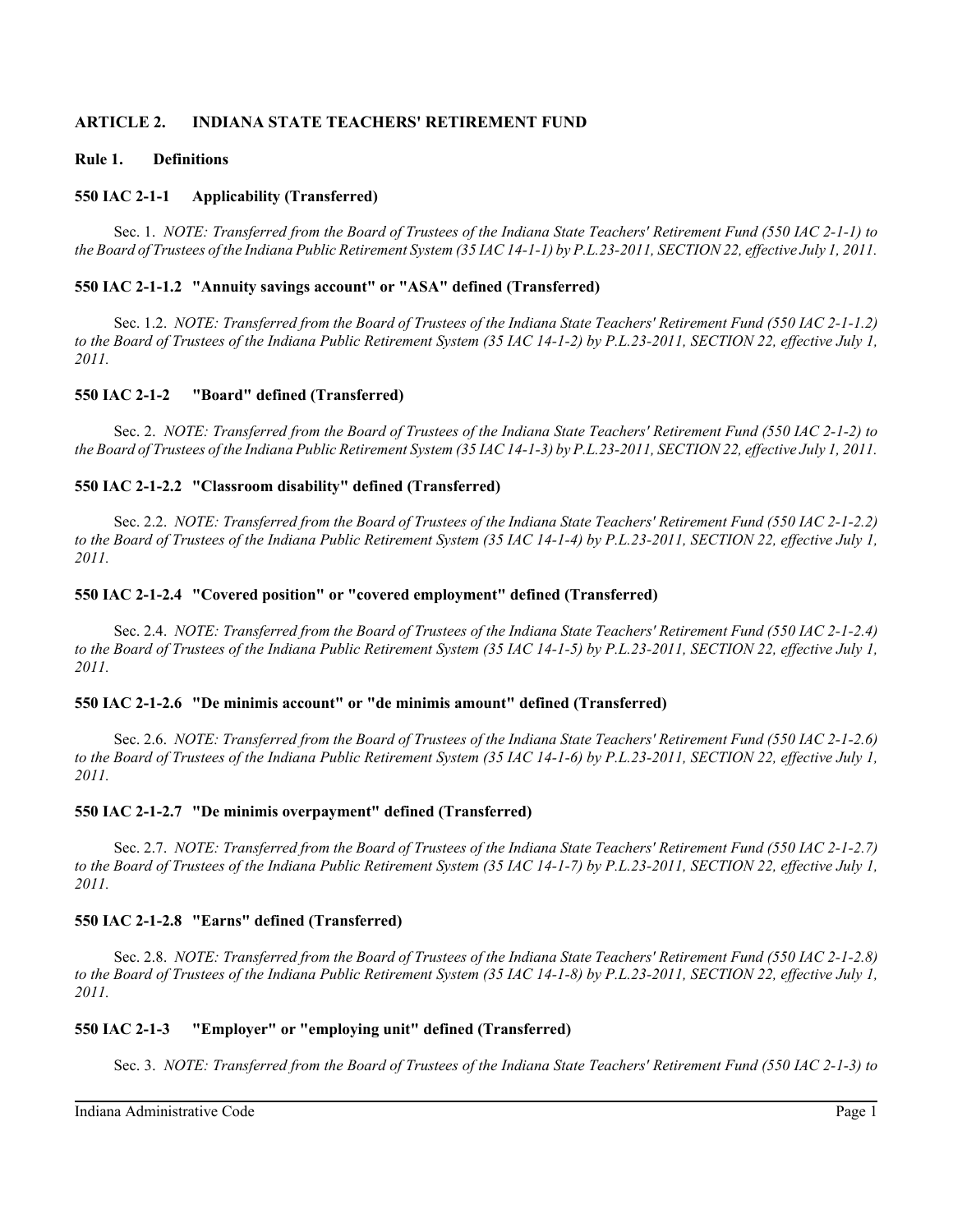*the Board of Trustees of the Indiana Public Retirement System (35 IAC 14-1-9) by P.L.23-2011, SECTION 22, effective July 1, 2011.*

# **550 IAC 2-1-4 "Employer contribution or share" defined (Transferred)**

Sec. 4. *NOTE: Transferred from the Board of Trustees of the Indiana State Teachers' Retirement Fund (550 IAC 2-1-4) to the Board of Trustees of the Indiana Public Retirement System (35 IAC 14-1-10) by P.L.23-2011, SECTION 22, effective July 1, 2011.*

# **550 IAC 2-1-4.4 "ERM" defined (Transferred)**

Sec. 4.4. *NOTE: Transferred from the Board of Trustees of the Indiana State Teachers' Retirement Fund (550 IAC 2-1-4.4) to the Board of Trustees of the Indiana Public Retirement System (35 IAC 14-1-11) by P.L.23-2011, SECTION 22, effective July 1, 2011.*

## **550 IAC 2-1-4.6 "Executive director duties and authority" defined (Transferred)**

Sec. 4.6. *NOTE: Transferred from the Board of Trustees of the Indiana State Teachers' Retirement Fund (550 IAC 2-1-4.6) to the Board of Trustees of the Indiana Public Retirement System (35 IAC 14-1-12) by P.L.23-2011, SECTION 22, effective July 1, 2011.*

# **550 IAC 2-1-5 "In service", "active service", or "serve" defined (Transferred)**

Sec. 5. *NOTE: Transferred from the Board of Trustees of the Indiana State Teachers' Retirement Fund (550 IAC 2-1-5) to the Board of Trustees of the Indiana Public Retirement System (35 IAC 14-1-13) by P.L.23-2011, SECTION 22, effective July 1, 2011.*

# **550 IAC 2-1-5.4 "Interest credits" defined (Transferred)**

Sec. 5.4. *NOTE: Transferred from the Board of Trustees of the Indiana State Teachers' Retirement Fund (550 IAC 2-1-5.4) to the Board of Trustees of the Indiana Public Retirement System (35 IAC 14-1-14) by P.L.23-2011, SECTION 22, effective July 1, 2011.*

# **550 IAC 2-1-6 "License" defined (Transferred)**

Sec. 6. *NOTE: Transferred from the Board of Trustees of the Indiana State Teachers' Retirement Fund (550 IAC 2-1-6) to the Board of Trustees of the Indiana Public Retirement System (35 IAC 14-1-15) by P.L.23-2011, SECTION 22, effective July 1, 2011.*

# **550 IAC 2-1-6.4 "PERF" defined (Transferred)**

Sec. 6.4. *NOTE: Transferred from the Board of Trustees of the Indiana State Teachers' Retirement Fund (550 IAC 2-1-6.4) to the Board of Trustees of the Indiana Public Retirement System (35 IAC 14-1-16) by P.L.23-2011, SECTION 22, effective July 1, 2011.*

# **550 IAC 2-1-7 "Qualified dependent" defined (Transferred)**

Sec. 7. *NOTE: Transferred from the Board of Trustees of the Indiana State Teachers' Retirement Fund (550 IAC 2-1-7) to the Board of Trustees of the Indiana Public Retirement System (35 IAC 14-1-17) by P.L.23-2011, SECTION 22, effective July 1, 2011.*

# **550 IAC 2-1-8 "Qualified spouse" defined (Transferred)**

Sec. 8. *NOTE: Transferred from the Board of Trustees of the Indiana State Teachers' Retirement Fund (550 IAC 2-1-8) to the Board of Trustees of the Indiana Public Retirement System (35 IAC 14-1-18) by P.L.23-2011, SECTION 22, effective July 1, 2011.*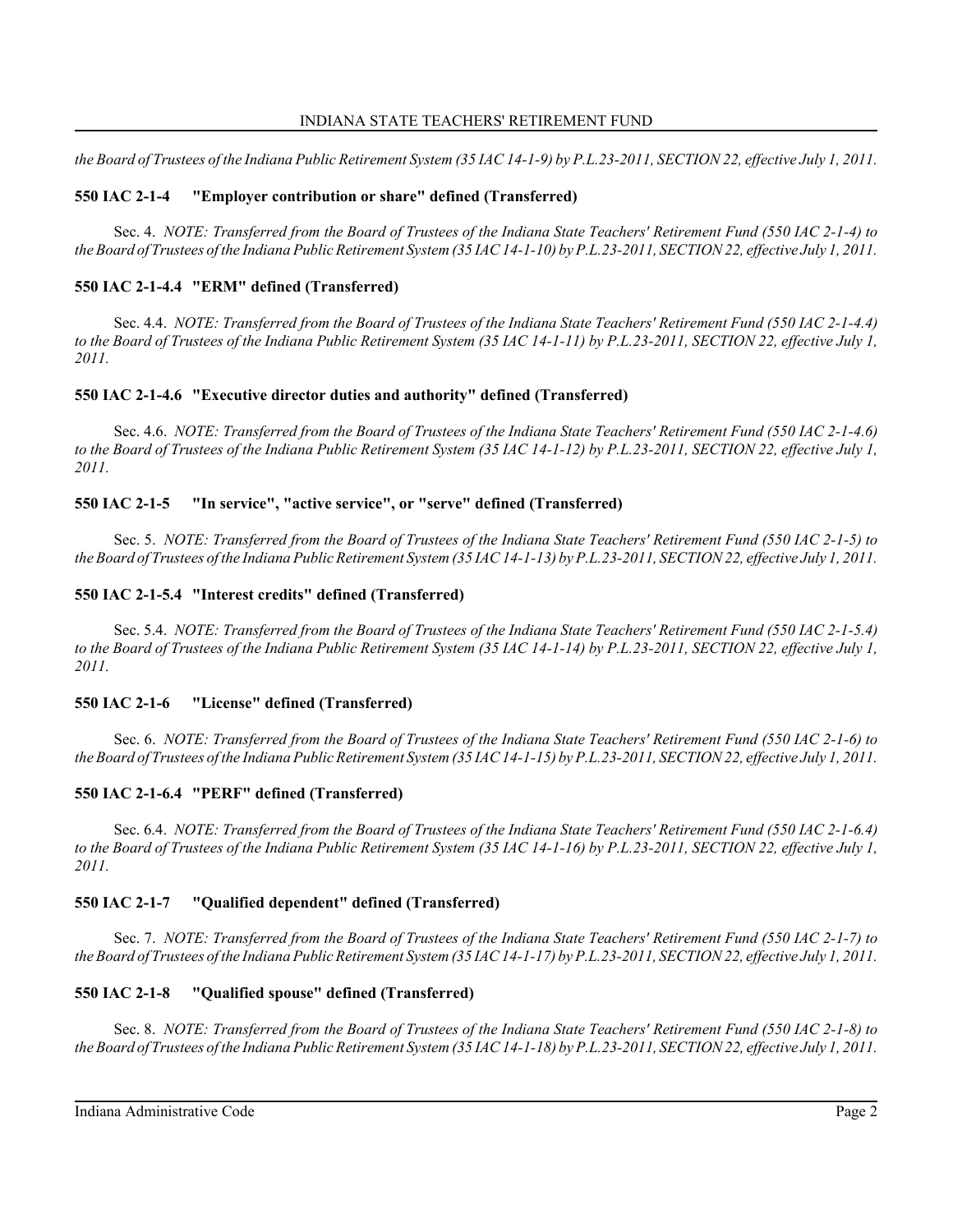### **550 IAC 2-1-8.5 "Record keeper" defined (Transferred)**

Sec. 8.5. *NOTE: Transferred from the Board of Trustees of the Indiana State Teachers' Retirement Fund (550 IAC 2-1-8.5) to the Board of Trustees of the Indiana Public Retirement System (35 IAC 14-1-19) by P.L.23-2011, SECTION 22, effective July 1, 2011.*

## **550 IAC 2-1-9 "Regular disability" defined (Repealed)**

Sec. 9. *(Repealed by Board of Trustees of the Indiana State Teachers' Retirement Fund; adopted Mar 27, 2007: 20070404-IR-550070200ONA)*

## **550 IAC 2-1-10 "Regularly employed" defined (Transferred)**

Sec. 10. *NOTE: Transferred from the Board of Trustees of the Indiana State Teachers' Retirement Fund (550 IAC 2-1-10) to the Board of Trustees of the Indiana Public Retirement System (35 IAC 14-1-20) by P.L.23-2011, SECTION 22, effective July 1, 2011.*

## **550 IAC 2-1-10.5 "Reserve accounts" defined (Transferred)**

Sec. 10.5. *NOTE: Transferred from the Board of Trustees of the Indiana State Teachers' Retirement Fund (550 IAC 2-1-10.5) to the Board of Trustees of the Indiana Public Retirement System (35 IAC 14-1-21) by P.L.23-2011, SECTION 22, effective July 1, 2011.*

## **550 IAC 2-1-11 "Sabbatical" or "professional leave" defined (Transferred)**

Sec. 11. *NOTE: Transferred from the Board of Trustees of the Indiana State Teachers' Retirement Fund (550 IAC 2-1-11) to the Board of Trustees of the Indiana Public Retirement System (35 IAC 14-1-22) by P.L.23-2011, SECTION 22, effective July 1, 2011.*

# **550 IAC 2-1-11.5 "Separate accounts" defined (Transferred)**

Sec. 11.5. *NOTE: Transferred from the Board of Trustees of the Indiana State Teachers' Retirement Fund (550 IAC 2-1-11.5) to the Board of Trustees of the Indiana Public Retirement System (35 IAC 14-1-23) by P.L.23-2011, SECTION 22, effective July 1, 2011.*

## **550 IAC 2-1-12 "Supplemental contract" defined (Transferred)**

Sec. 12. *NOTE: Transferred from the Board of Trustees of the Indiana State Teachers' Retirement Fund (550 IAC 2-1-12) to the Board of Trustees of the Indiana Public Retirement System (35 IAC 14-1-24) by P.L.23-2011, SECTION 22, effective July 1, 2011.*

## **550 IAC 2-1-12.5 "Benefit accrual date" defined (Transferred)**

Sec. 12.5. *NOTE: Transferred from the Board of Trustees of the Indiana State Teachers' Retirement Fund (550 IAC 2-1-12.5) to the Board of Trustees of the Indiana Public Retirement System (35 IAC 14-1-25) by P.L.23-2011, SECTION 22, effective July 1, 2011.*

## **550 IAC 2-1-12.8 "Sick leave" defined (Transferred)**

Sec. 12.8. *NOTE: Transferred from the Board of Trustees of the Indiana State Teachers' Retirement Fund (550 IAC 2-1-12.8) to the Board of Trustees of the Indiana Public Retirement System (35 IAC 14-1-26) by P.L.23-2011, SECTION 22, effective July 1,*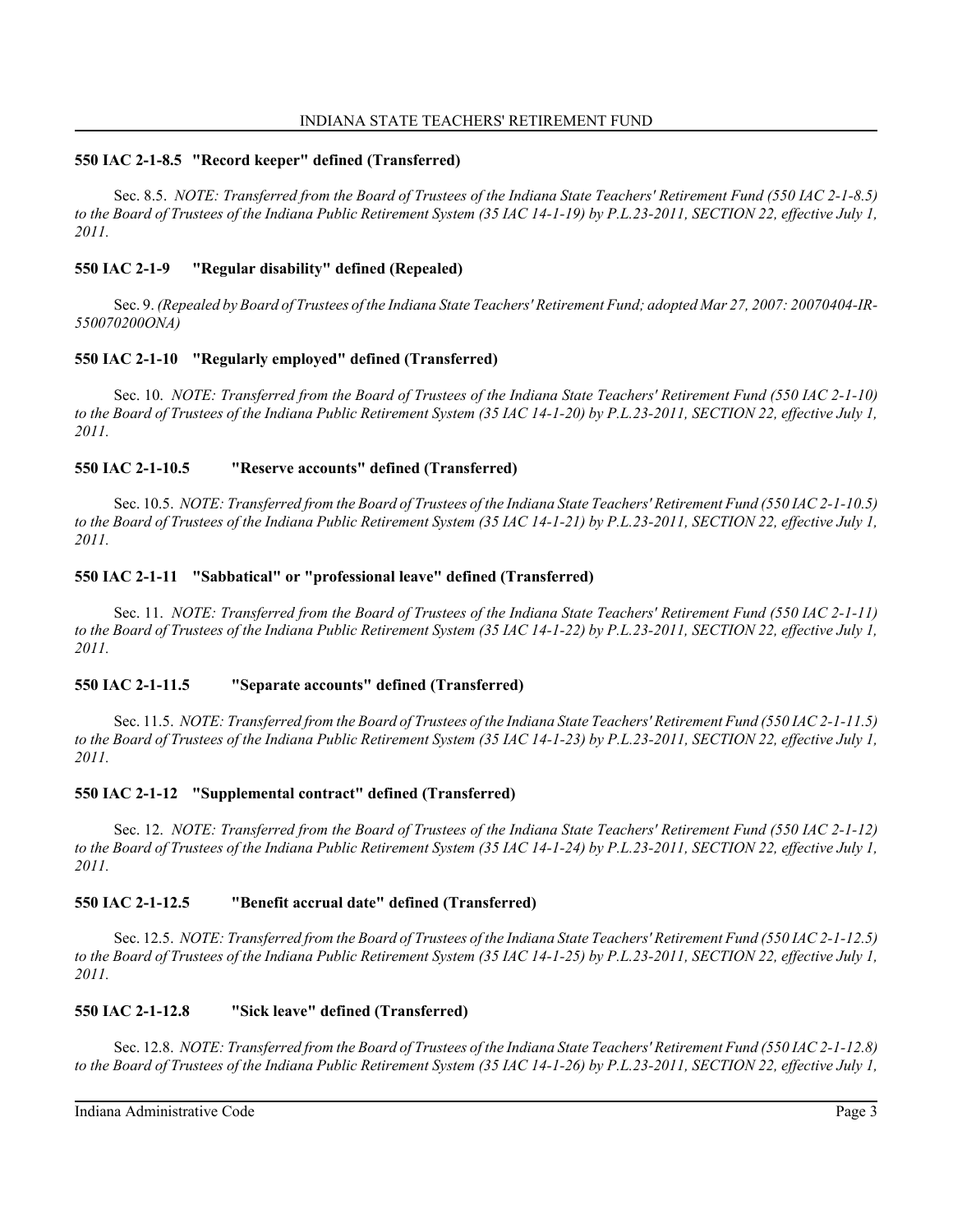*2011.*

# **550 IAC 2-1-12.9 "Target date fund" defined (Transferred)**

Sec. 12.9. *NOTE: Transferred from the Board of Trustees of the Indiana State Teachers' Retirement Fund (550 IAC 2-1-12.9) to the Board of Trustees of the Indiana Public Retirement System (35 IAC 14-1-27) by P.L.23-2011, SECTION 22, effective July 1, 2011.*

## **550 IAC 2-1-13 "Teacher" defined (Transferred)**

Sec. 13. *NOTE: Transferred from the Board of Trustees of the Indiana State Teachers' Retirement Fund (550 IAC 2-1-13) to the Board of Trustees of the Indiana Public Retirement System (35 IAC 14-1-28) by P.L.23-2011, SECTION 22, effective July 1, 2011.*

## **550 IAC 2-1-13.4 "TRF" defined (Transferred)**

Sec. 13.4. *NOTE: Transferred from the Board of Trustees of the Indiana State Teachers' Retirement Fund (550 IAC 2-1-13.4) to the Board of Trustees of the Indiana Public Retirement System (35 IAC 14-1-29) by P.L.23-2011, SECTION 22, effective July 1, 2011.*

## **550 IAC 2-1-14 "Uniform contract" defined (Transferred)**

Sec. 14. *NOTE: Transferred from the Board of Trustees of the Indiana State Teachers' Retirement Fund (550 IAC 2-1-14) to the Board of Trustees of the Indiana Public Retirement System (35 IAC 14-1-30) by P.L.23-2011, SECTION 22, effective July 1, 2011.*

## **550 IAC 2-1-15 "Withdrawal" defined (Transferred)**

Sec. 15. *NOTE: Transferred from the Board of Trustees of the Indiana State Teachers' Retirement Fund (550 IAC 2-1-15) to the Board of Trustees of the Indiana Public Retirement System (35 IAC 14-1-31) by P.L.23-2011, SECTION 22, effective July 1, 2011.*

## **Rule 2. Administrative Matters**

## **550 IAC 2-2-1 Withholding of benefit payment (Transferred)**

Sec. 1. *NOTE: Transferred from the Board of Trustees of the Indiana State Teachers' Retirement Fund (550 IAC 2-2-1) to the Board of Trustees of the Indiana Public Retirement System (35 IAC 14-2-1) by P.L.23-2011, SECTION 22, effective July 1, 2011.*

## **550 IAC 2-2-2 Bank accounts (Transferred)**

Sec. 2. *NOTE: Transferred from the Board of Trustees of the Indiana State Teachers' Retirement Fund (550 IAC 2-2-2) to the Board of Trustees of the Indiana Public Retirement System (35 IAC 14-2-2) by P.L.23-2011, SECTION 22, effective July 1, 2011.*

# **550 IAC 2-2-2.2 Direct deposit (Transferred)**

Sec. 2.2. *NOTE: Transferred from the Board of Trustees of the Indiana State Teachers' Retirement Fund (550 IAC 2-2-2.2) to the Board of Trustees of the Indiana Public Retirement System (35 IAC 14-2-3) by P.L.23-2011, SECTION 22, effective July 1, 2011.*

# **550 IAC 2-2-2.5 Administrative review and appeals of staff action (Transferred)**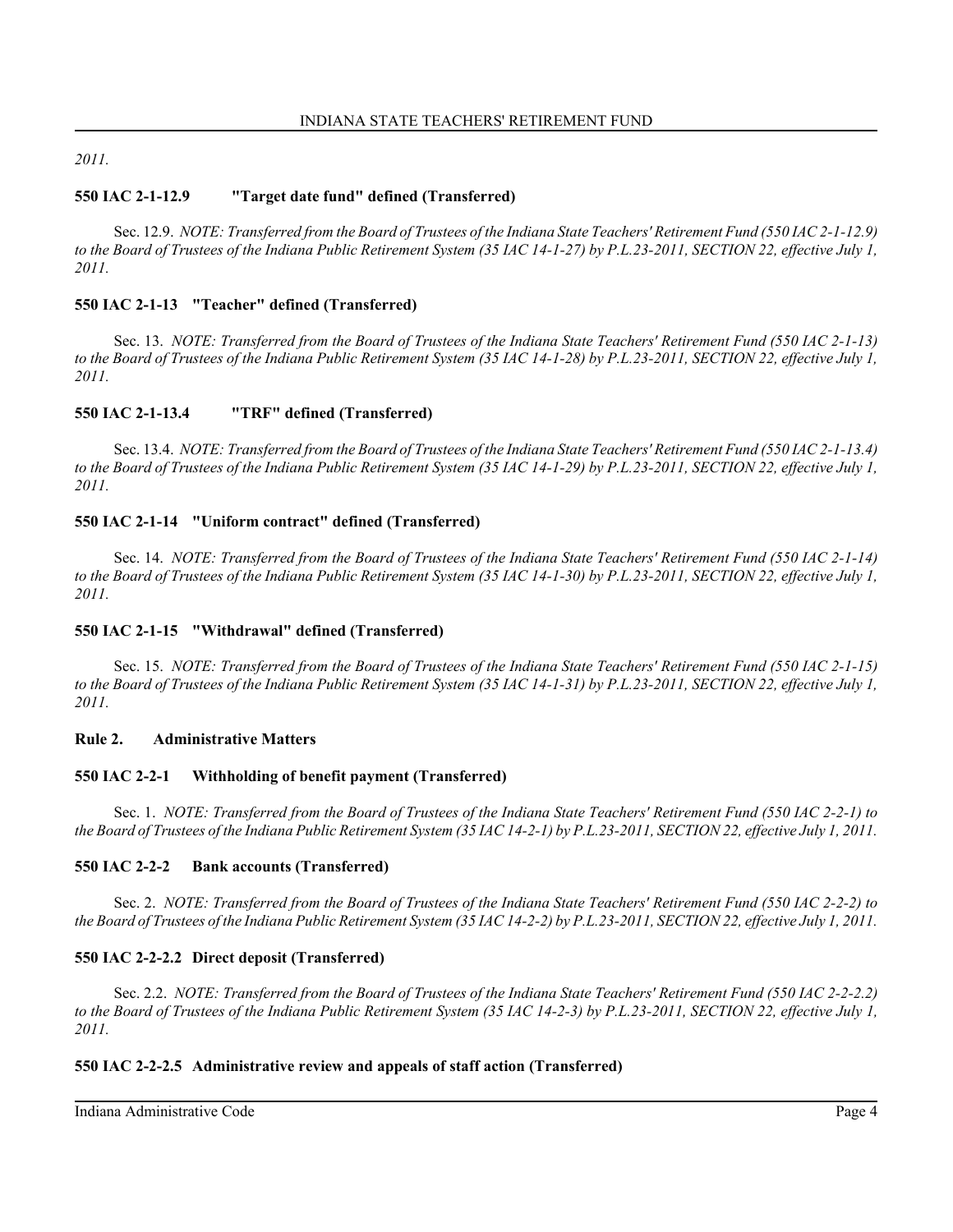Sec. 2.5. *NOTE: Transferred from the Board of Trustees of the Indiana State Teachers' Retirement Fund (550 IAC 2-2-2.5) to the Board of Trustees of the Indiana Public Retirement System (35 IAC 14-2-4) by P.L.23-2011, SECTION 22, effective July 1, 2011.*

## **550 IAC 2-2-3 Benefit payments pending appeal (Transferred)**

Sec. 3. *NOTE: Transferred from the Board of Trustees of the Indiana State Teachers' Retirement Fund (550 IAC 2-2-3) to the Board of Trustees of the Indiana Public Retirement System (35 IAC 14-2-5) by P.L.23-2011, SECTION 22, effective July 1, 2011.*

## **550 IAC 2-2-4 Estimate of future benefits (Transferred)**

Sec. 4. *NOTE: Transferred from the Board of Trustees of the Indiana State Teachers' Retirement Fund (550 IAC 2-2-4) to the Board of Trustees of the Indiana Public Retirement System (35 IAC 14-2-6) by P.L.23-2011, SECTION 22, effective July 1, 2011.*

## **550 IAC 2-2-5 Investment plans and reemployment (Repealed)**

Sec. 5. *(Repealed by Board of Trustees of the Indiana State Teachers' Retirement Fund; adopted Dec 16, 2009: 20100106-IR-550090990ONA)*

## **550 IAC 2-2-6 Interest credited to annuity savings and rollover accounts (Transferred)**

Sec. 6. *NOTE: Transferred from the Board of Trustees of the Indiana State Teachers' Retirement Fund (550 IAC 2-2-6) to the Board of Trustees of the Indiana Public Retirement System (35 IAC 14-2-7) by P.L.23-2011, SECTION 22, effective July 1, 2011.*

## **550 IAC 2-2-6.1 ASA valuation (Transferred)**

Sec. 6.1. *NOTE: Transferred from the Board of Trustees of the Indiana State Teachers' Retirement Fund (550 IAC 2-2-6.1) to the Board of Trustees of the Indiana Public Retirement System (35 IAC 14-2-8) by P.L.23-2011, SECTION 22, effective July 1, 2011.*

## **550 IAC 2-2-6.4 Undistributed income (Transferred)**

Sec. 6.4. *NOTE: Transferred from the Board of Trustees of the Indiana State Teachers' Retirement Fund (550 IAC 2-2-6.4) to the Board of Trustees of the Indiana Public Retirement System (35 IAC 14-2-9) by P.L.23-2011, SECTION 22, effective July 1, 2011.*

## **550 IAC 2-2-7 Definition of compensation (Transferred)**

Sec. 7. *NOTE: Transferred from the Board of Trustees of the Indiana State Teachers' Retirement Fund (550 IAC 2-2-7) to the Board of Trustees of the Indiana Public Retirement System (35 IAC 14-2-10) by P.L.23-2011, SECTION 22, effective July 1, 2011.*

## **550 IAC 2-2-8 Jury duty (Transferred)**

Sec. 8. *NOTE: Transferred from the Board of Trustees of the Indiana State Teachers' Retirement Fund (550 IAC 2-2-8) to the Board of Trustees of the Indiana Public Retirement System (35 IAC 14-2-11) by P.L.23-2011, SECTION 22, effective July 1, 2011.*

# **550 IAC 2-2-9 Worker's compensation and sick leave (Transferred)**

Sec. 9. *NOTE: Transferred from the Board of Trustees of the Indiana State Teachers' Retirement Fund (550 IAC 2-2-9) to the Board of Trustees of the Indiana Public Retirement System (35 IAC 14-2-12) by P.L.23-2011, SECTION 22, effective July 1, 2011.*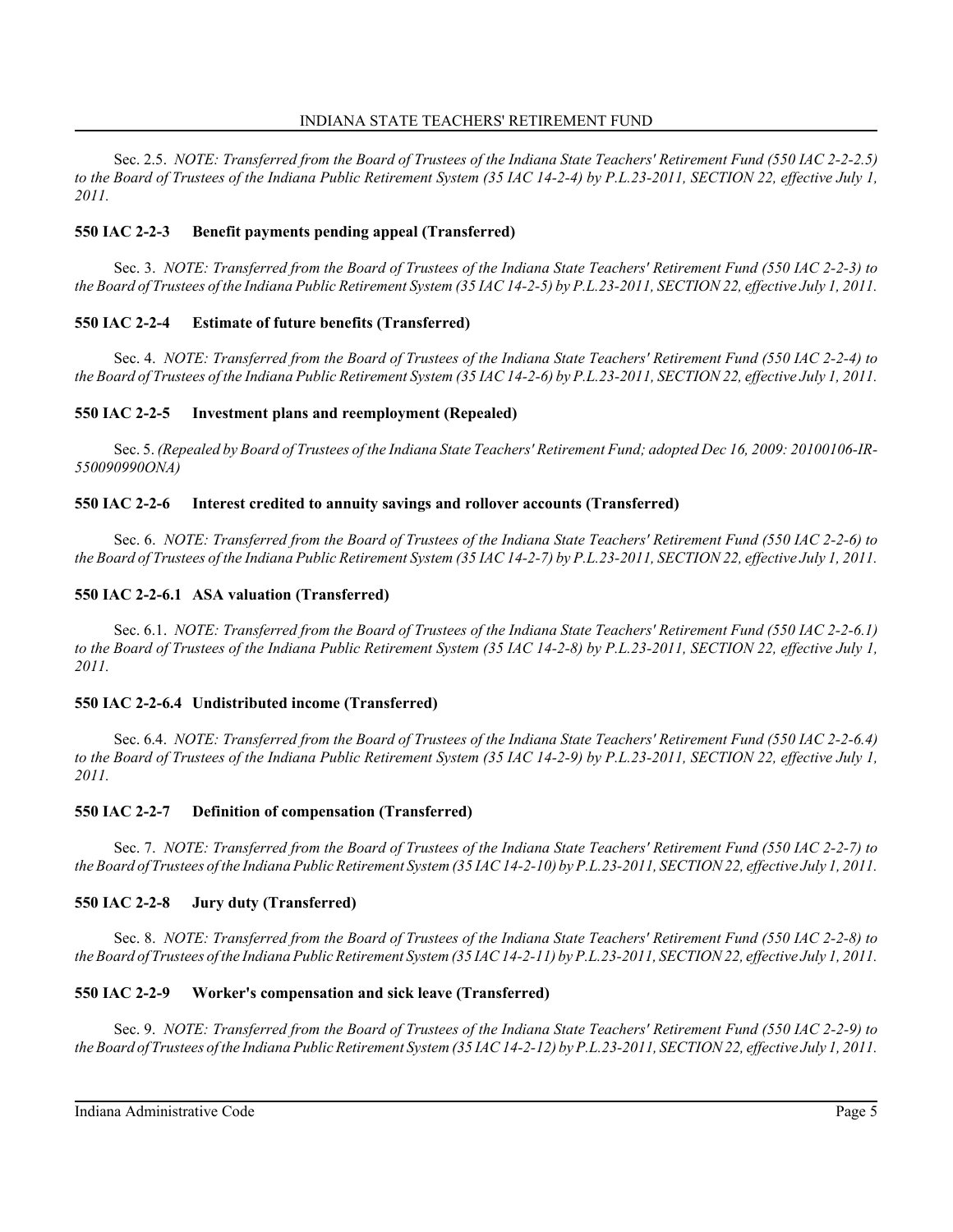### **550 IAC 2-2-10 Overpayment of benefits (Transferred)**

Sec. 10. *NOTE: Transferred from the Board of Trustees of the Indiana State Teachers' Retirement Fund (550 IAC 2-2-10) to the Board of Trustees of the Indiana Public Retirement System (35 IAC 14-2-13) by P.L.23-2011, SECTION 22, effective July 1, 2011.*

### **Rule 3. Suspension of Membership (Transferred)**

 *NOTE: Transferred from the Board of Trustees of the Indiana State Teachers' Retirement Fund (550 IAC 2-3) to the Board of Trustees of the Indiana Public Retirement System (35 IAC 14-3) by P.L.23-2011, SECTION 22, effective July 1, 2011.*

### **Rule 4. Membership**

#### **550 IAC 2-4-1 Membership in the fund (Transferred)**

Sec. 1. *NOTE: Transferred from the Board of Trustees of the Indiana State Teachers' Retirement Fund (550 IAC 2-4-1) to the Board of Trustees of the Indiana Public Retirement System (35 IAC 14-4-1) by P.L.23-2011, SECTION 22, effective July 1, 2011.*

### **550 IAC 2-4-1.4 Teacher aides and higher education graduate assistants (Repealed)**

Sec. 1.4. *(Repealed by Board of Trustees of the Indiana State Teachers' Retirement Fund; adopted Nov 19, 2008: 20081126-IR-550080887ONA)*

### **550 IAC 2-4-2 Service in a dual position (Transferred)**

Sec. 2. *NOTE: Transferred from the Board of Trustees of the Indiana State Teachers' Retirement Fund (550 IAC 2-4-2) to the Board of Trustees of the Indiana Public Retirement System (35 IAC 14-4-2) by P.L.23-2011, SECTION 22, effective July 1, 2011.*

## **550 IAC 2-4-3 Part-time and substitute teachers (Repealed)**

Sec. 3. *(Repealed by Board of Trustees of the Indiana State Teachers' Retirement Fund; adopted Mar 27, 2007: 20070404-IR-550070200ONA)*

## **550 IAC 2-4-4 Teacher aides and higher education graduate assistants (Transferred)**

Sec. 4. *NOTE: Transferred from the Board of Trustees of the Indiana State Teachers' Retirement Fund (550 IAC 2-4-4) to the Board of Trustees of the Indiana Public Retirement System (35 IAC 14-4-3) by P.L.23-2011, SECTION 22, effective July 1, 2011.*

#### **550 IAC 2-4-5 Member designation of beneficiaries (Transferred)**

Sec. 5. *NOTE: Transferred from the Board of Trustees of the Indiana State Teachers' Retirement Fund (550 IAC 2-4-5) to the Board of Trustees of the Indiana Public Retirement System (35 IAC 14-4-4) by P.L.23-2011, SECTION 22, effective July 1, 2011.*

#### **Rule 5. Service Credit and Contributions**

## **550 IAC 2-5-1 One day of service credit (Transferred)**

Sec. 1. *NOTE: Transferred from the Board of Trustees of the Indiana State Teachers' Retirement Fund (550 IAC 2-5-1) to the Board of Trustees of the Indiana Public Retirement System (35 IAC 14-5-1) by P.L.23-2011, SECTION 22, effective July 1, 2011.*

## **550 IAC 2-5-2 Omitted contributions (Transferred)**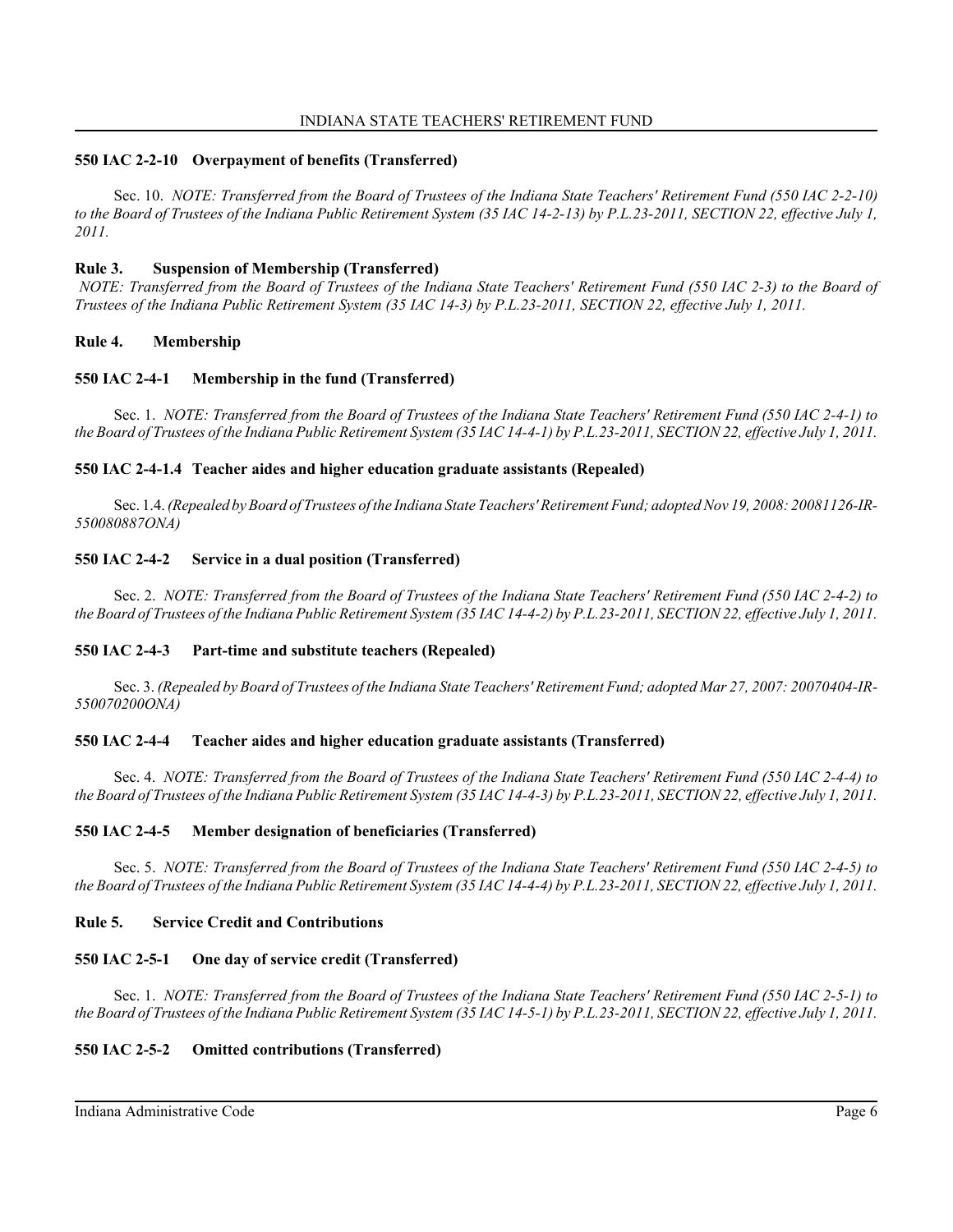Sec. 2. *NOTE: Transferred from the Board of Trustees of the Indiana State Teachers' Retirement Fund (550 IAC 2-5-2) to the Board of Trustees of the Indiana Public Retirement System (35 IAC 14-5-2) by P.L.23-2011, SECTION 22, effective July 1, 2011.*

## **550 IAC 2-5-3 Unused vacation, personal, and sick days (Repealed)**

Sec. 3. *(Repealed by Board of Trustees of the Indiana State Teachers' Retirement Fund; adopted Dec 16, 2009: 20100106-IR-550090990ONA)*

## **550 IAC 2-5-4 Make-up days (Transferred)**

Sec. 4. *NOTE: Transferred from the Board of Trustees of the Indiana State Teachers' Retirement Fund (550 IAC 2-5-4) to the Board of Trustees of the Indiana Public Retirement System (35 IAC 14-5-3) by P.L.23-2011, SECTION 22, effective July 1, 2011.*

## **550 IAC 2-5-5 Credit for military service (Transferred)**

Sec. 5. *NOTE: Transferred from the Board of Trustees of the Indiana State Teachers' Retirement Fund (550 IAC 2-5-5) to the Board of Trustees of the Indiana Public Retirement System (35 IAC 14-5-4) by P.L.23-2011, SECTION 22, effective July 1, 2011.*

### **550 IAC 2-5-6 Leave of absence due to pregnancy (Transferred)**

Sec. 6. *NOTE: Transferred from the Board of Trustees of the Indiana State Teachers' Retirement Fund (550 IAC 2-5-6) to the Board of Trustees of the Indiana Public Retirement System (35 IAC 14-5-5) by P.L.23-2011, SECTION 22, effective July 1, 2011.*

## **550 IAC 2-5-7 Leave of absence due to sickness or disability (Transferred)**

Sec. 7. *NOTE: Transferred from the Board of Trustees of the Indiana State Teachers' Retirement Fund (550 IAC 2-5-7) to the Board of Trustees of the Indiana Public Retirement System (35 IAC 14-5-6) by P.L.23-2011, SECTION 22, effective July 1, 2011.*

## **550 IAC 2-5-8 Sabbatical or professional improvement leave (Transferred)**

Sec. 8. *NOTE: Transferred from the Board of Trustees of the Indiana State Teachers' Retirement Fund (550 IAC 2-5-8) to the Board of Trustees of the Indiana Public Retirement System (35 IAC 14-5-7) by P.L.23-2011, SECTION 22, effective July 1, 2011.*

## **550 IAC 2-5-9 Internal Revenue Code Section 401(a) (Repealed)**

Sec. 9. *(Repealed by Board of Trustees of the Indiana State Teachers' Retirement Fund; adopted Nov 19, 2008: 20081126-IR-550080887ONA)*

## **550 IAC 2-5-10 Out-of-state service prior to July 1, 1981 (Transferred)**

Sec. 10. *NOTE: Transferred from the Board of Trustees of the Indiana State Teachers' Retirement Fund (550 IAC 2-5-10) to the Board of Trustees of the Indiana Public Retirement System (35 IAC 14-5-8) by P.L.23-2011, SECTION 22, effective July 1, 2011.*

## **550 IAC 2-5-10.4 Purchase of service credit (Transferred)**

Sec. 10.4. *NOTE: Transferred from the Board of Trustees of the Indiana State Teachers' Retirement Fund (550 IAC 2-5-10.4) to the Board of Trustees of the Indiana Public Retirement System (35 IAC 14-5-9) by P.L.23-2011, SECTION 22, effective July 1, 2011.*

## **550 IAC 2-5-11 Purchase of out-of-state service (Repealed)**

Indiana Administrative Code Page 7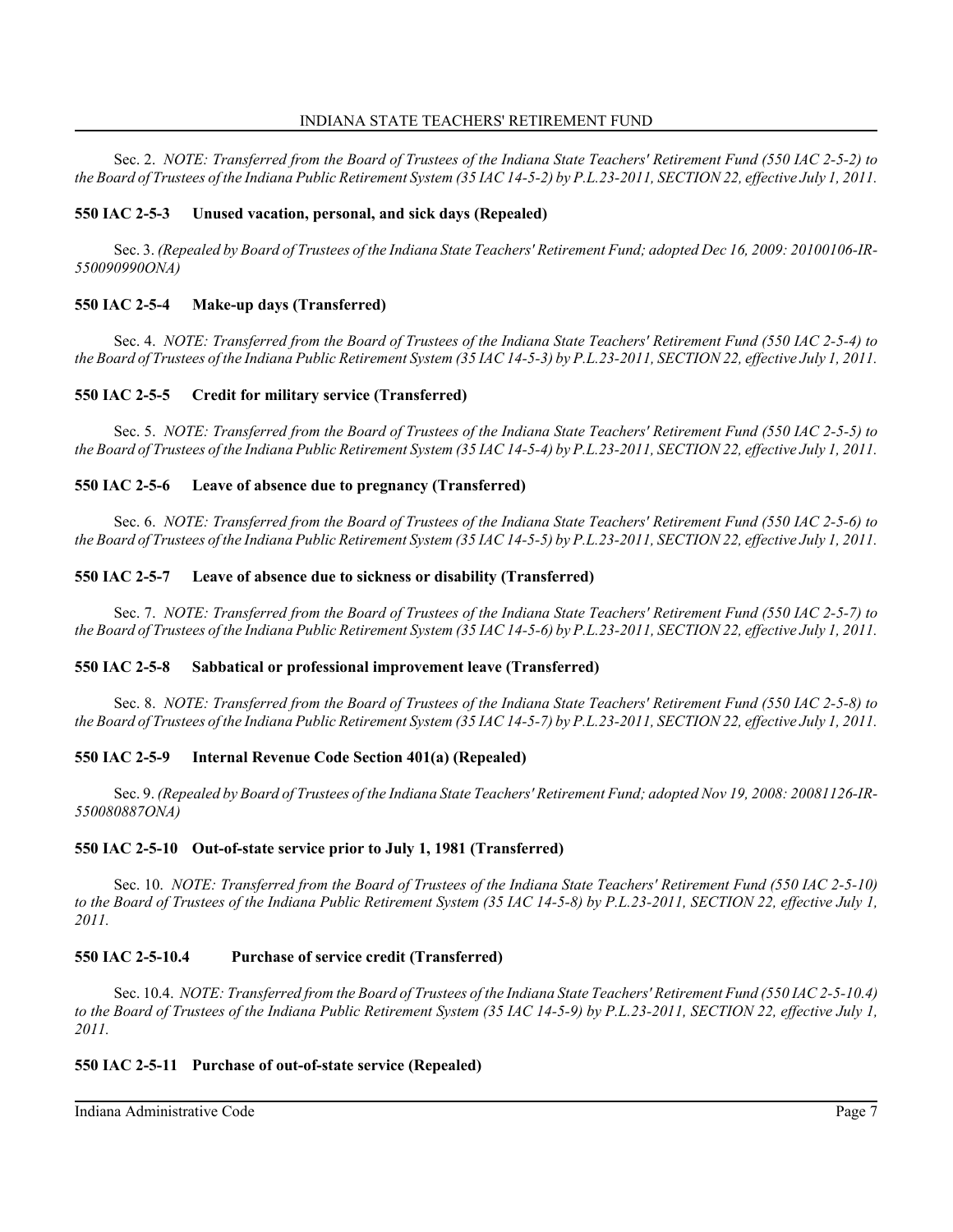Sec. 11. *(Repealed by Board of Trustees of the Indiana State Teachers' Retirement Fund; adopted Mar 27, 2007: 20070404-IR-550070200ONA)*

# **550 IAC 2-5-12 Payment of contributions (Repealed)**

Sec. 12. *(Repealed by Board of Trustees of the Indiana State Teachers' Retirement Fund; adopted Nov 19, 2008: 20081126-IR-550080887ONA)*

## **550 IAC 2-5-13 Purchase of service credit; direct rollover or financial agreement (Transferred)**

Sec. 13. *NOTE: Transferred from the Board of Trustees of the Indiana State Teachers' Retirement Fund (550 IAC 2-5-13) to the Board of Trustees of the Indiana Public Retirement System (35 IAC 14-5-10) by P.L.23-2011, SECTION 22, effective July 1, 2011.*

## **Rule 6. Death in Service Benefits**

## **550 IAC 2-6-1 Death in service; survivor benefit options (Transferred)**

Sec. 1. *NOTE: Transferred from the Board of Trustees of the Indiana State Teachers' Retirement Fund (550 IAC 2-6-1) to the Board of Trustees of the Indiana Public Retirement System (35 IAC 14-6-1) by P.L.23-2011, SECTION 22, effective July 1, 2011.*

## **550 IAC 2-6-2 Death in service; classroom disability benefits (Transferred)**

Sec. 2. *NOTE: Transferred from the Board of Trustees of the Indiana State Teachers' Retirement Fund (550 IAC 2-6-2) to the Board of Trustees of the Indiana Public Retirement System (35 IAC 14-6-2) by P.L.23-2011, SECTION 22, effective July 1, 2011.*

## **550 IAC 2-6-3 Death in service; nonqualified beneficiary (Repealed)**

Sec. 3. *(Repealed by Board of Trustees of the Indiana State Teachers' Retirement Fund; adopted Mar 27, 2007: 20070404-IR-550070200ONA)*

## **550 IAC 2-6-3.5 Death in service; compliance with the Heroes Earning Assistance and Relief Tax Act of 2008 (HEART) (Transferred)**

Sec. 3.5. *NOTE: Transferred from the Board of Trustees of the Indiana State Teachers' Retirement Fund (550 IAC 2-6-3.5) to the Board of Trustees of the Indiana Public Retirement System (35 IAC 14-6-3) by P.L.23-2011, SECTION 22, effective July 1, 2011.*

## **550 IAC 2-6-4 Death in service; surviving dependents (Transferred)**

Sec. 4. *NOTE: Transferred from the Board of Trustees of the Indiana State Teachers' Retirement Fund (550 IAC 2-6-4) to the Board of Trustees of the Indiana Public Retirement System (35 IAC 14-6-4) by P.L.23-2011, SECTION 22, effective July 1, 2011.*

## **550 IAC 2-6-5 Death in service; dependent with a disability (Transferred)**

Sec. 5. *NOTE: Transferred from the Board of Trustees of the Indiana State Teachers' Retirement Fund (550 IAC 2-6-5) to the Board of Trustees of the Indiana Public Retirement System (35 IAC 14-6-5) by P.L.23-2011, SECTION 22, effective July 1, 2011.*

## **550 IAC 2-6-6 Dependency test (Transferred)**

Sec. 6. *NOTE: Transferred from the Board of Trustees of the Indiana State Teachers' Retirement Fund (550 IAC 2-6-6) to*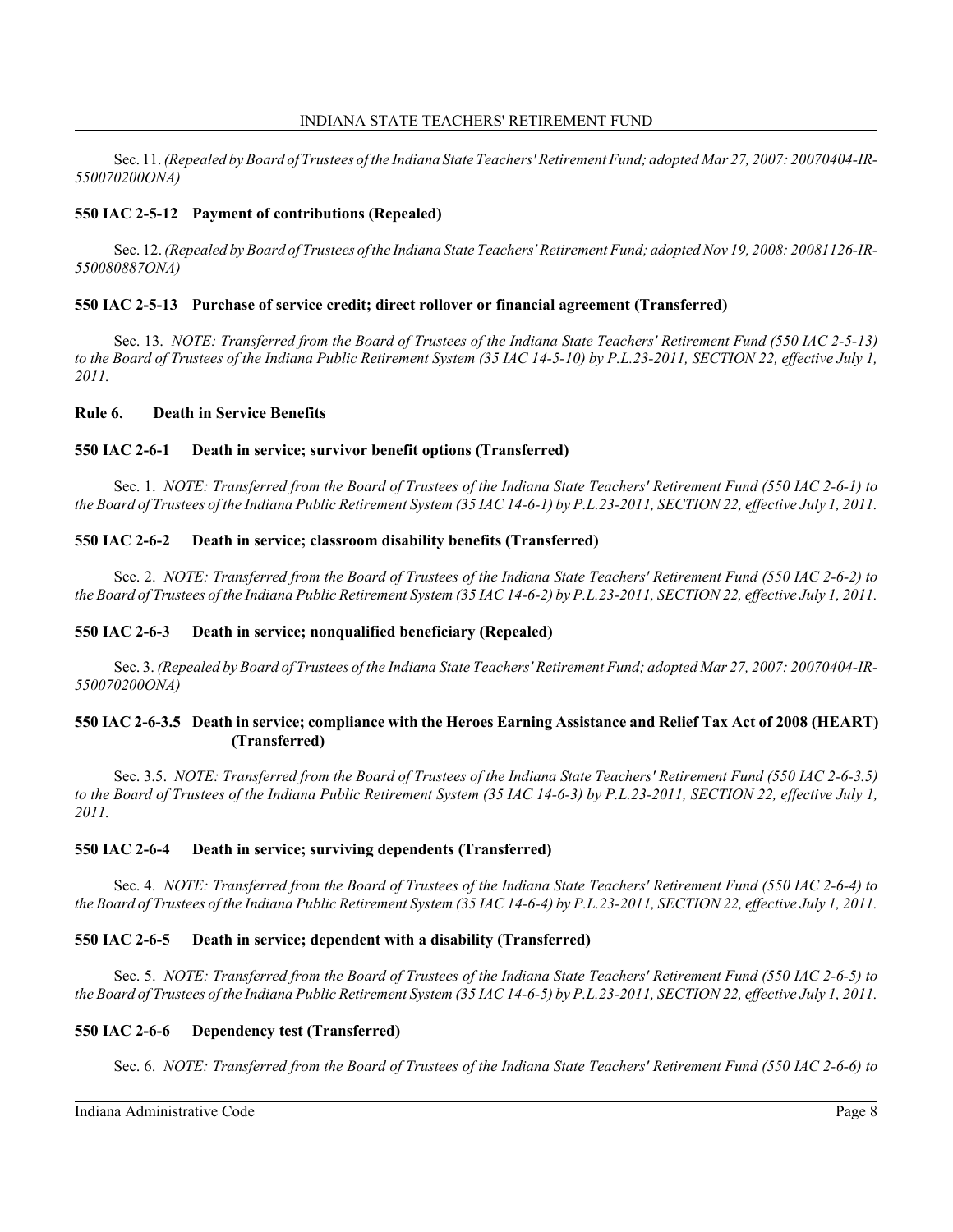*the Board of Trustees of the Indiana Public Retirement System (35 IAC 14-6-6) by P.L.23-2011, SECTION 22, effective July 1, 2011.*

# **550 IAC 2-6-7 Purchase of credit by surviving qualified spouse or dependent (Transferred)**

Sec. 7. *NOTE: Transferred from the Board of Trustees of the Indiana State Teachers' Retirement Fund (550 IAC 2-6-7) to the Board of Trustees of the Indiana Public Retirement System (35 IAC 14-6-7) by P.L.23-2011, SECTION 22, effective July 1, 2011.*

## **550 IAC 2-6-8 Death withdrawal (Transferred)**

Sec. 8. *NOTE: Transferred from the Board of Trustees of the Indiana State Teachers' Retirement Fund (550 IAC 2-6-8) to the Board of Trustees of the Indiana Public Retirement System (35 IAC 14-6-8) by P.L.23-2011, SECTION 22, effective July 1, 2011.*

## **550 IAC 2-6-8.4 Survivor benefits after reemployment (Repealed)**

Sec. 8.4. *(Repealed by Board of Trustees of the Indiana State Teachers' Retirement Fund; adopted Nov 19, 2008: 20081126-IR-550080887ONA)*

## **550 IAC 2-6-9 Death in service; proof required (Transferred)**

Sec. 9. *NOTE: Transferred from the Board of Trustees of the Indiana State Teachers' Retirement Fund (550 IAC 2-6-9) to the Board of Trustees of the Indiana Public Retirement System (35 IAC 14-6-9) by P.L.23-2011, SECTION 22, effective July 1, 2011.*

## **Rule 7. Retirement**

## **550 IAC 2-7-1 Application for retirement (Transferred)**

Sec. 1. *NOTE: Transferred from the Board of Trustees of the Indiana State Teachers' Retirement Fund (550 IAC 2-7-1) to the Board of Trustees of the Indiana Public Retirement System (35 IAC 14-7-1) by P.L.23-2011, SECTION 22, effective July 1, 2011.*

## **550 IAC 2-7-2 Retirement effective date (Transferred)**

Sec. 2. *NOTE: Transferred from the Board of Trustees of the Indiana State Teachers' Retirement Fund (550 IAC 2-7-2) to the Board of Trustees of the Indiana Public Retirement System (35 IAC 14-7-2) by P.L.23-2011, SECTION 22, effective July 1, 2011.*

## **550 IAC 2-7-3 Proof required to commence monthly benefits (Transferred)**

Sec. 3. *NOTE: Transferred from the Board of Trustees of the Indiana State Teachers' Retirement Fund (550 IAC 2-7-3) to the Board of Trustees of the Indiana Public Retirement System (35 IAC 14-7-3) by P.L.23-2011, SECTION 22, effective July 1, 2011.*

## **550 IAC 2-7-4 Guaranteed plan (Transferred)**

Sec. 4. *NOTE: Transferred from the Board of Trustees of the Indiana State Teachers' Retirement Fund (550 IAC 2-7-4) to the Board of Trustees of the Indiana Public Retirement System (35 IAC 14-7-4) by P.L.23-2011, SECTION 22, effective July 1, 2011.*

## **550 IAC 2-7-4.5 Annuity savings account contributions received by TRF subsequent to processing of retirement benefit (Transferred)**

Sec. 4.5. *NOTE: Transferred from the Board of Trustees of the Indiana State Teachers' Retirement Fund (550 IAC 2-7-4.5) to the Board of Trustees of the Indiana Public Retirement System (35 IAC 14-7-5) by P.L.23-2011, SECTION 22, effective July 1, 2011.*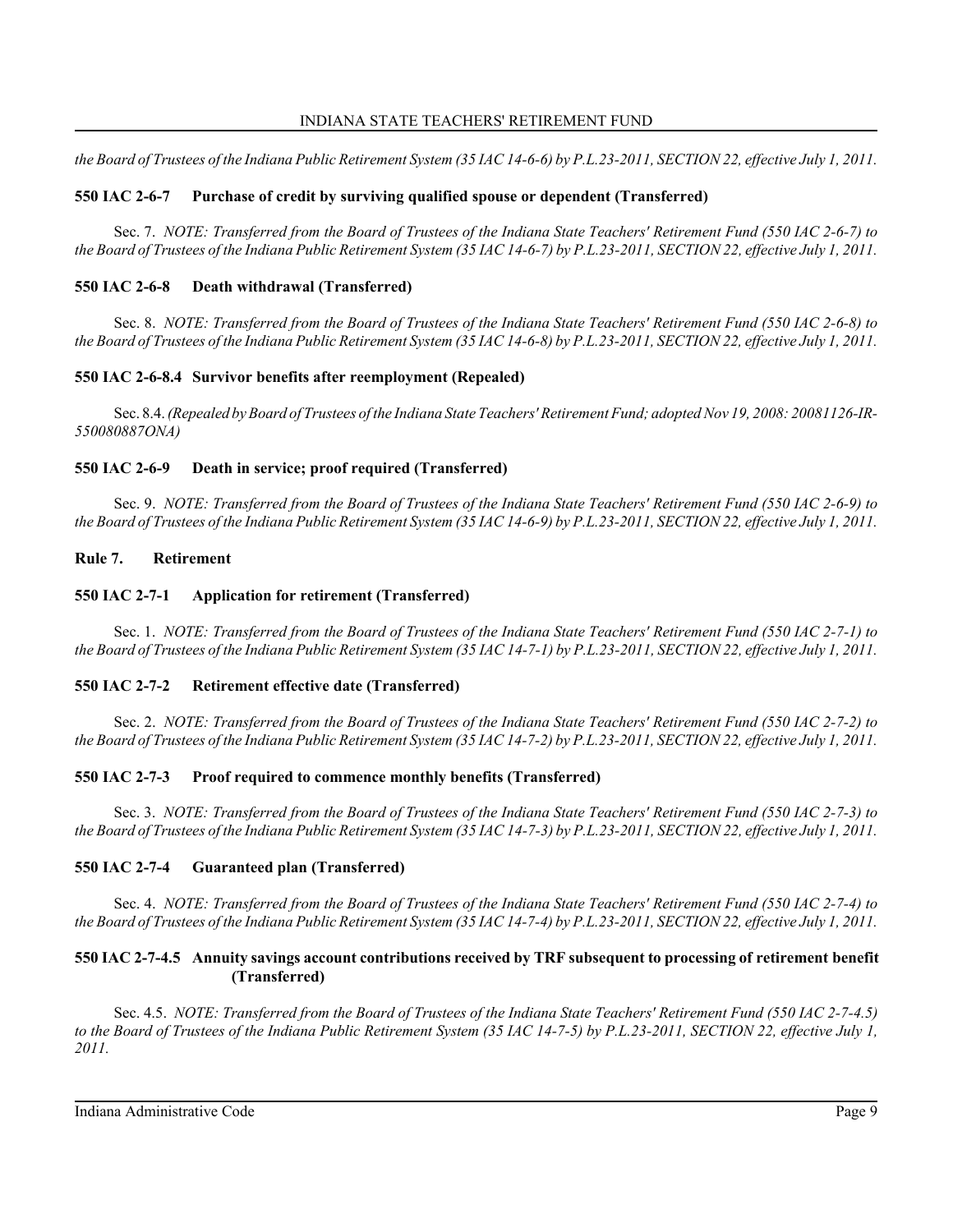## **550 IAC 2-7-5 Distributions to minors and incompetent persons (Transferred)**

Sec. 5. *NOTE: Transferred from the Board of Trustees of the Indiana State Teachers' Retirement Fund (550 IAC 2-7-5) to the Board of Trustees of the Indiana Public Retirement System (35 IAC 14-7-6) by P.L.23-2011, SECTION 22, effective July 1, 2011.*

# **550 IAC 2-7-5.5 Required minimum distribution procedure (Transferred)**

Sec. 5.5. *NOTE: Transferred from the Board of Trustees of the Indiana State Teachers' Retirement Fund (550 IAC 2-7-5.5) to the Board of Trustees of the Indiana Public Retirement System (35 IAC 14-7-7) by P.L.23-2011, SECTION 22, effective July 1, 2011.*

## **550 IAC 2-7-5.7 Compliance with Code Section 401(a)(9) for required minimum distributions (Transferred)**

Sec. 5.7. *NOTE: Transferred from the Board of Trustees of the Indiana State Teachers' Retirement Fund (550 IAC 2-7-5.7) to the Board of Trustees of the Indiana Public Retirement System (35 IAC 14-7-8) by P.L.23-2011, SECTION 22, effective July 1, 2011.*

## **550 IAC 2-7-6 Interest on lump sum (Repealed)**

Sec. 6. *(Repealed by Board of Trustees of the Indiana State Teachers' Retirement Fund; adopted Mar 27, 2007: 20070404-IR-550070200ONA)*

## **550 IAC 2-7-7 Death while receiving benefit under five year guarantee option (Transferred)**

Sec. 7. *NOTE: Transferred from the Board of Trustees of the Indiana State Teachers' Retirement Fund (550 IAC 2-7-7) to the Board of Trustees of the Indiana Public Retirement System (35 IAC 14-7-9) by P.L.23-2011, SECTION 22, effective July 1, 2011.*

# **550 IAC 2-7-8 Employer payments (Transferred)**

Sec. 8. *NOTE: Transferred from the Board of Trustees of the Indiana State Teachers' Retirement Fund (550 IAC 2-7-8) to the Board of Trustees of the Indiana Public Retirement System (35 IAC 14-7-10) by P.L.23-2011, SECTION 22, effective July 1, 2011.*

# **550 IAC 2-7-9 Overpayments and underpayments (Transferred)**

Sec. 9. *NOTE: Transferred from the Board of Trustees of the Indiana State Teachers' Retirement Fund (550 IAC 2-7-9) to the Board of Trustees of the Indiana Public Retirement System (35 IAC 14-7-11) by P.L.23-2011, SECTION 22, effective July 1, 2011.*

# **550 IAC 2-7-10 Social Security integration; benefit calculation (Transferred)**

Sec. 10. *NOTE: Transferred from the Board of Trustees of the Indiana State Teachers' Retirement Fund (550 IAC 2-7-10) to the Board of Trustees of the Indiana Public Retirement System (35 IAC 14-7-12) by P.L.23-2011, SECTION 22, effective July 1, 2011.*

# **550 IAC 2-7-11 Stale checks (Transferred)**

Sec. 11. *NOTE: Transferred from the Board of Trustees of the Indiana State Teachers' Retirement Fund (550 IAC 2-7-11) to the Board of Trustees of the Indiana Public Retirement System (35 IAC 14-7-13) by P.L.23-2011, SECTION 22, effective July 1, 2011.*

## **Rule 8. Reemployment**